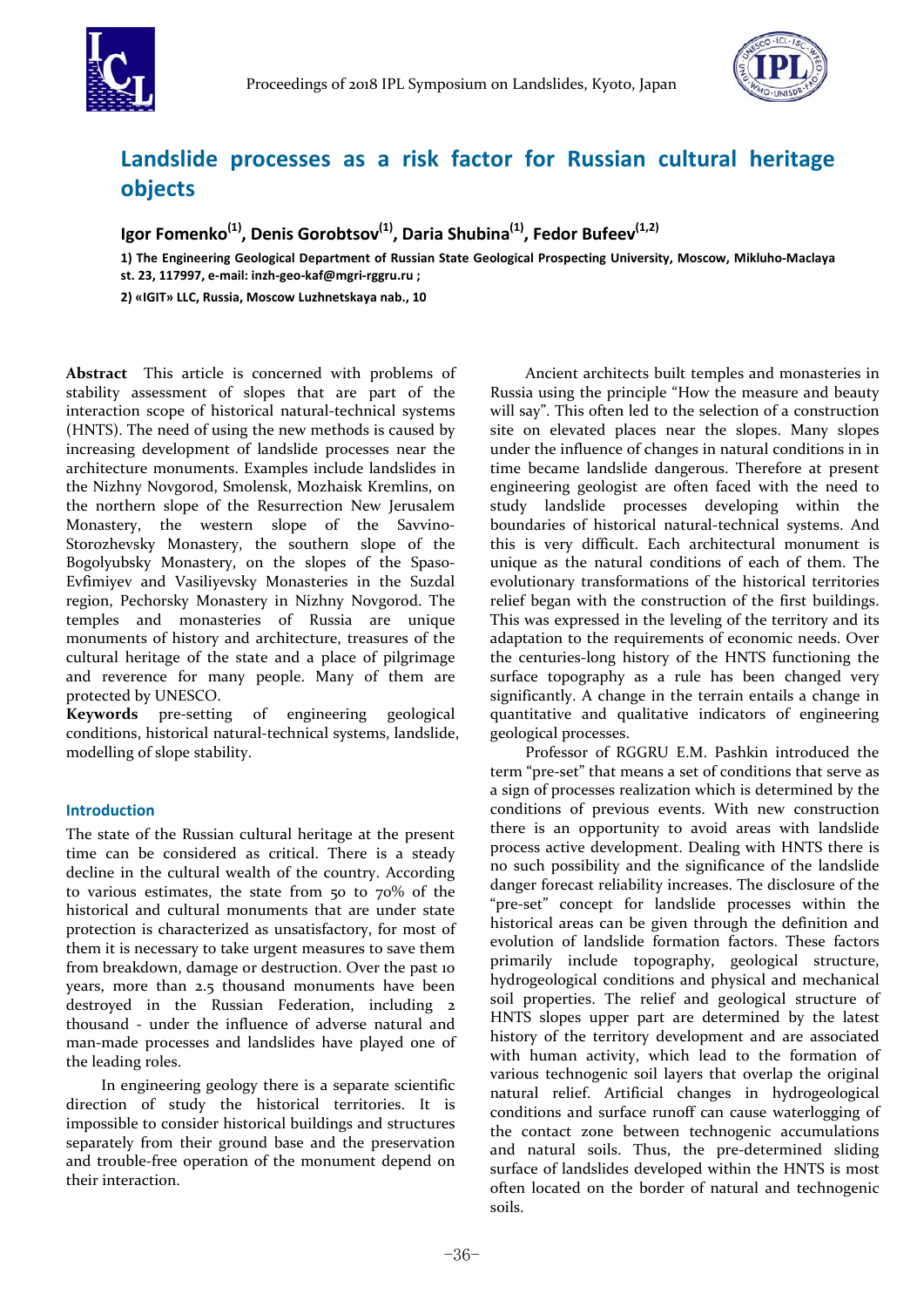The distribution of properties in technogenic soils is very heterogeneous due to the peculiarities of their formation conditions, which are not always possible to establish. This makes the task of separating layers of different physical and mechanical properties within a series of technogenic soils extremely difficult. And the slopes that are included in the HNTS interaction sphere are often composed of multimeter strata of technogenic soils, so the quantitative assessment of such slopes stability is rather difficult. All mentioned above requires the development of a special approach to the study of such landslide slopes.

## **General statements of the methodology for HNTS slope stability calculation.**

One of the main stages of work concerned with quantitative assessment of the slope stability is schematization in the mathematical model construction. This kind of schematization can be generalized and special. Under generalized schematization in this context we should understand the process of simplifying a real natural object, which has an infinite degree of complexity to a conceptual model. On the one hand it is limited by scientific knowledge and on the other hand – by the information security degree achieved in the engineering geological survey (Zerkal OV, Fomenko I.K., 2013). Special schematization implies simplification of the conceptual model to a specialized (geomechanical) scheme which within the framework of the task preserves the adequacy of the obtained scheme and the initial conceptual model. Ultimately the special schematization provides the required detail of the real natural object description. The purpose of a special schematization can be expressed in the following thesis: maximum simplification with minimal loss of adequacy (Pendin VV, Fomenko IK, 2015).

One of the special schematization main stages is the assignment of soil properties distribution model in a landslide massif (Bufeev F.K., Fomenko I.K., Sirotkina O.N., 2016)

When calculating the stability of HNTS slopes composed of technogenic soils, the most interesting is the possibility of using models with the construction of soil strength properties distribution fields (Cho, 2007), (Allan, F.C. Yacoub, T.E. Curran, J.H., 2012).

The technique of field specification of properties is as follows: the field of cohesion and the internal friction angle distribution (Bufeev, 2016) is constructed using known actually determined values of soil properties at points with determined coordinates (during the sampling process). Interpolation methods are used to construct the field, such as: the Chaga method (Chugh, AK, 1981), the Delaunay method (Delone BN, 1934), the inverse distance method (IAD) (Shepard, D., 1968), the thin spline method (Franke, Richard, 1985). Next, using traditional methods of calculation based on limiting equilibrium, the position of the sliding surface is determined and the slope stability coefficient is calculated.

## **Landslide danger assessment on the cultural heritage objects**

#### **The Holy Bogolyubsky monastery**

The largest of the monasteries of Vladimir and its environs, the Holy Bogolyubsky monastery (Fig. 1) is a witness of more than 8 centuries of Russian history, in whose events he repeatedly played an important role. It is known that on May 20, 1851 during the procession a bridge collapsed as a result of a landslide. Then about 160 people died. In the beginning of the 2010s, the suffusion process intensity increased on the territory of the monastery. The main indicator was the volume of siltyclay material removal the water from a spring at the base of the slope. Two dips with a diameter of up to 1.5 m and a depth of up to 3 m were formed on the slope. Slope movements also began (Fig. 2). The UNESCO World Heritage Site of the Virgin Mary, the Ladder Tower and the passages of Andrei Bogolyubsky's chambers are under the impact of the landslide process.



Fig.1 General view of The Holy Bogolyubsky monastery. You can see landslide signs on the modelling slope.



Fig.2 The landslide shape of a slope.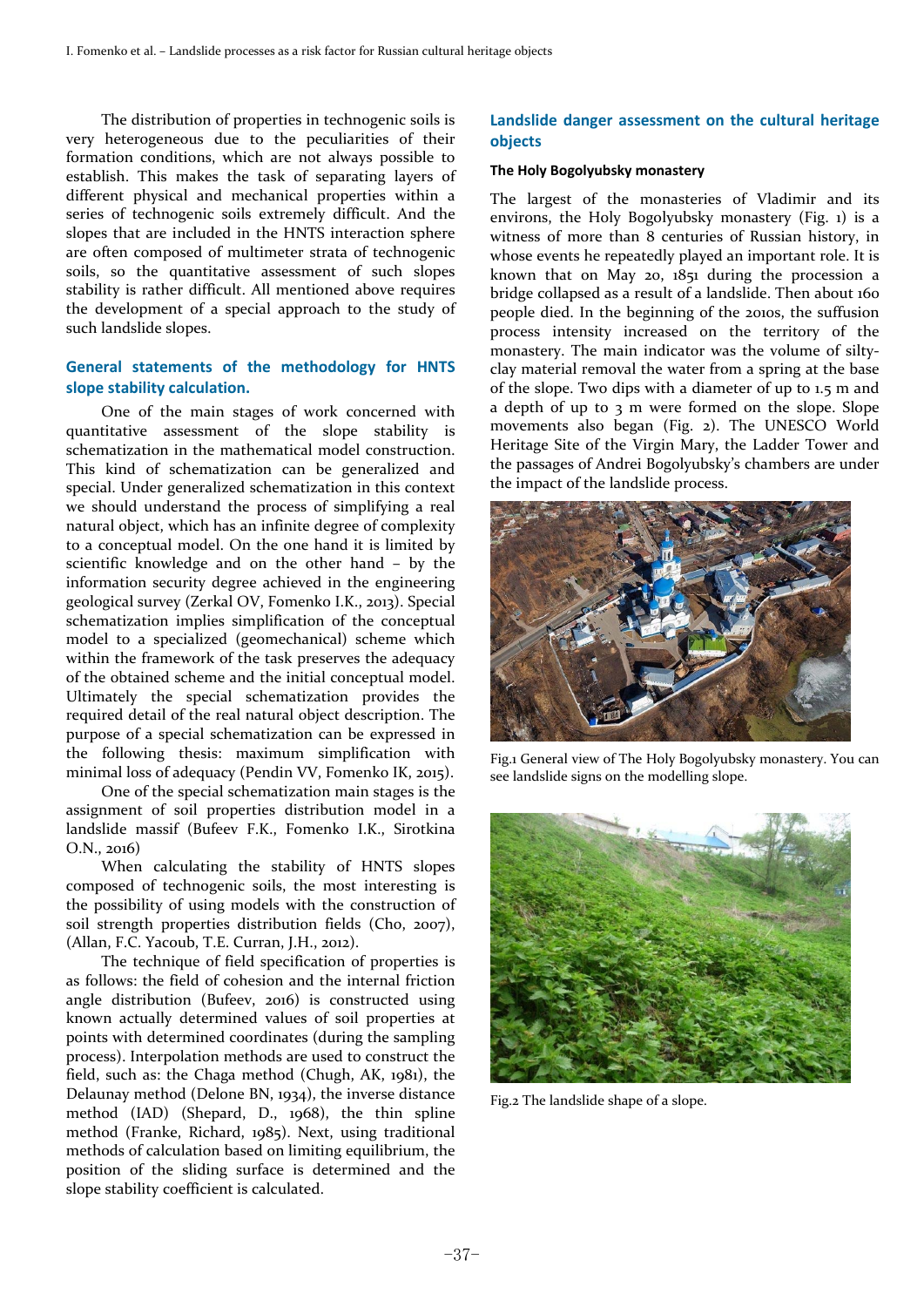To estimate the landslide hazard various models of interpolation methods were used to build models of soil strength properties distribution of the near‐slope array (an example of the model is shown in Figure 3 and 4) and a series of calculations were performed (Figure 5) using the Morgenstern‐Price method. This method was chosen because it satisfies the equilibrium conditions of moments and forces.



Figure 4 The distribution of internal friction angle in soil massif



Figure 3 The distribution of cohesion in soil massif



Fig.5 Geomechanical model of calculation by the limiting equilibrium methods. The results of the slip surface calculations: 1‐according to the designed characteristics, 2-according to the standard characteristics, 3-using the interpolation method of inverse weighted distances, 4-using the Delaunay method, 5-using the Chag method; 6-using the method of thin spline; 7-level groundwater; 8- ground sampling sites.



| Parameter/Calculation<br>scheme | <b>Designed</b><br>soil values | <b>Standard</b><br>soil<br>values | Interpolation<br>by IWD<br>method | Interpolation<br>by the<br><b>Delaunay</b><br>method | Interpolation<br>by the Chag<br>method | <b>Interpolation</b><br>by the thin<br>spline method<br>ot |
|---------------------------------|--------------------------------|-----------------------------------|-----------------------------------|------------------------------------------------------|----------------------------------------|------------------------------------------------------------|
| Safety Factor (Ky)              | 1,03                           | 1,17                              | 1,20                              | 1,06                                                 | 0,80                                   | 0,92                                                       |
| Landslide body volume           | 335                            | 327                               | 330                               | 270                                                  | 354                                    | 447                                                        |

Analyzing the results we can draw the following conclusions. The most comparable with the traditional approach (based on standard values) results were obtained using the interpolation method of inverse weighted distances. This follows from the fact that the values of equivalent volumes differ from the normative soil properties calculations by less than 2%. That is the position of the potential critical sliding surface coincided almost perfectly. The safety factor value differs from calculated by standard values by less than 5%.

#### **Novo‐Nikolsky Cathedral of Mozhaisk Kremlin.**

The complex of Mozhaisk Kremlin is located in the Moscow region, in the city of Mozhaisk. The Kremlin was founded in the XIII century. The cathedral was built in the 17th century, and since then it has been repeatedly rebuilt. The cathedral acquired this view at the beginning of the XIX century. In April 2013 a landslide (Fig. 6) descended a few meters from the south-western corner of the Novo‐Nikolsky Cathedral. It was formed in technogenic soils. Their thickness on this slope reached 12 m. (Bufeev, 2016).

..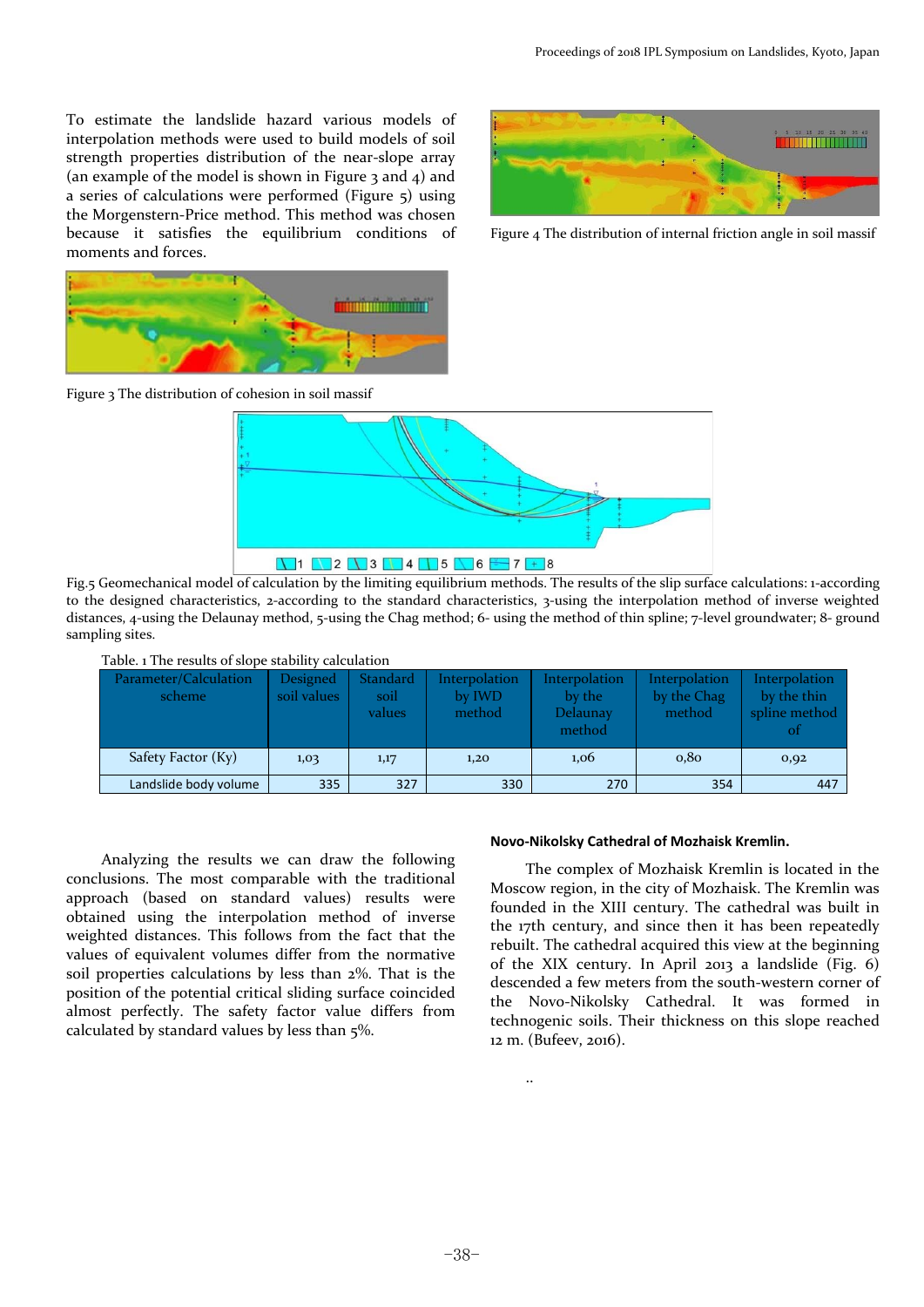I. Fomenko et al. – Landslide processes as a risk factor for Russian cultural heritage objects



Fig.6 The landslide near the south-western corner of the Novo-Nikolsky Cathedral. Table. 2 The results of slope stability calculation – Ky (landslide body volume)

| Soil<br>properties | Designed<br>soil values<br>Model <sub>1</sub> | Standard<br>soil<br>values | Soil strength properties distribution with different types of<br>interpolation |           |           |            |
|--------------------|-----------------------------------------------|----------------------------|--------------------------------------------------------------------------------|-----------|-----------|------------|
| distribution       |                                               | Model 2                    | Delaunay                                                                       | Chag      | The thin  | <b>IWD</b> |
| models             |                                               |                            | Model $\overline{3}$                                                           | Model 4   | spline    | Model 6    |
| Calculation method |                                               |                            |                                                                                |           | Model 5   |            |
| Bishop             | 1,23(99)                                      | 1,16(185)                  | 1, 11(94)                                                                      | 1,08(101) | 1,14(103) | 1,13(98)   |
| Yanbu              | 1,18(104)                                     | $1,14$ (202)               | 1,09(97)                                                                       | 1,05(98)  | 1,10(109) | 1,10(99)   |
| Morgerstern-Price  | 1,27(90)                                      | 1,19(199)                  | 1,13(89)                                                                       | 1,10(99)  | 1,17(92)  | 1,16(94)   |

From the calculation results analysis it follows that when quantifying the slope stability using the designed characteristics, the values of the safety factor (Ky) not always will be lower than when using standard values. Thus, taking into account the actual unstable state of the slope (see Fig. 6) the values of Ky obtained from the first model should be considered overestimated.

Comparison of the simulation results also shows that the maximum value of the equivalent volume was obtained using the second model, which is explained by the displacement of the sliding surface from the boundary of indigenous and technogenic soils to the underlying sediments with lower strength properties. That is, the position of the sliding surface and the value of the safety factor are influenced not only by the strength properties absolute values, but also by the ratio of the lower strata technogenic soils strength properties.

According to the actual engineering geological survey results, it was established that a landslide that had come down was formed at the boundary of primary and technogenic soils. In the field description of bore holes the line between technogenic and indigenous soils was clearly distinguished. The contact zone was represented by soils with high humidity; within the landslide circus, bedrock rocks outcropped, and technogenic accumulations were deposited in the bottom of the descended landslide.

Thus, the calculation according to the second model with the moving of the sliding surface into the bedrock,

does not correspond to the actual data of the engineering‐geological survey.

The minimum Ky of the studied slope were obtained using the third model (when the field of strength properties distribution was set). At the same time it is worth noting that the potential equivalent volume of a landslide body is almost the same as that obtained in the calculation using the first model.

Thus, we can conclude that the method of inversely weighted distances allows us to obtain the best results using the interpolation of the technogenic soils properties.

### **Conclusion**

Historical territories as a rule are characterized by an increased thickness of technogenic accumulations. Their presence requires a special approach to the study of engineering geological conditions. The current state of Russian architecture monuments depends on unfavourable engineering geological processes developing within them. The main danger for the historical natural-technical systems located near the slopes is the landslide process. Slip‐landslides often occur on such slopes, when technogenic accumulations slide along the bedrock. It happens due to relief changes in the process of human activity, which entails a change in the gradients of surface runoff and to the stress field's reformation in the soil massifs. As a result the hydrogeological conditions of the territory and the